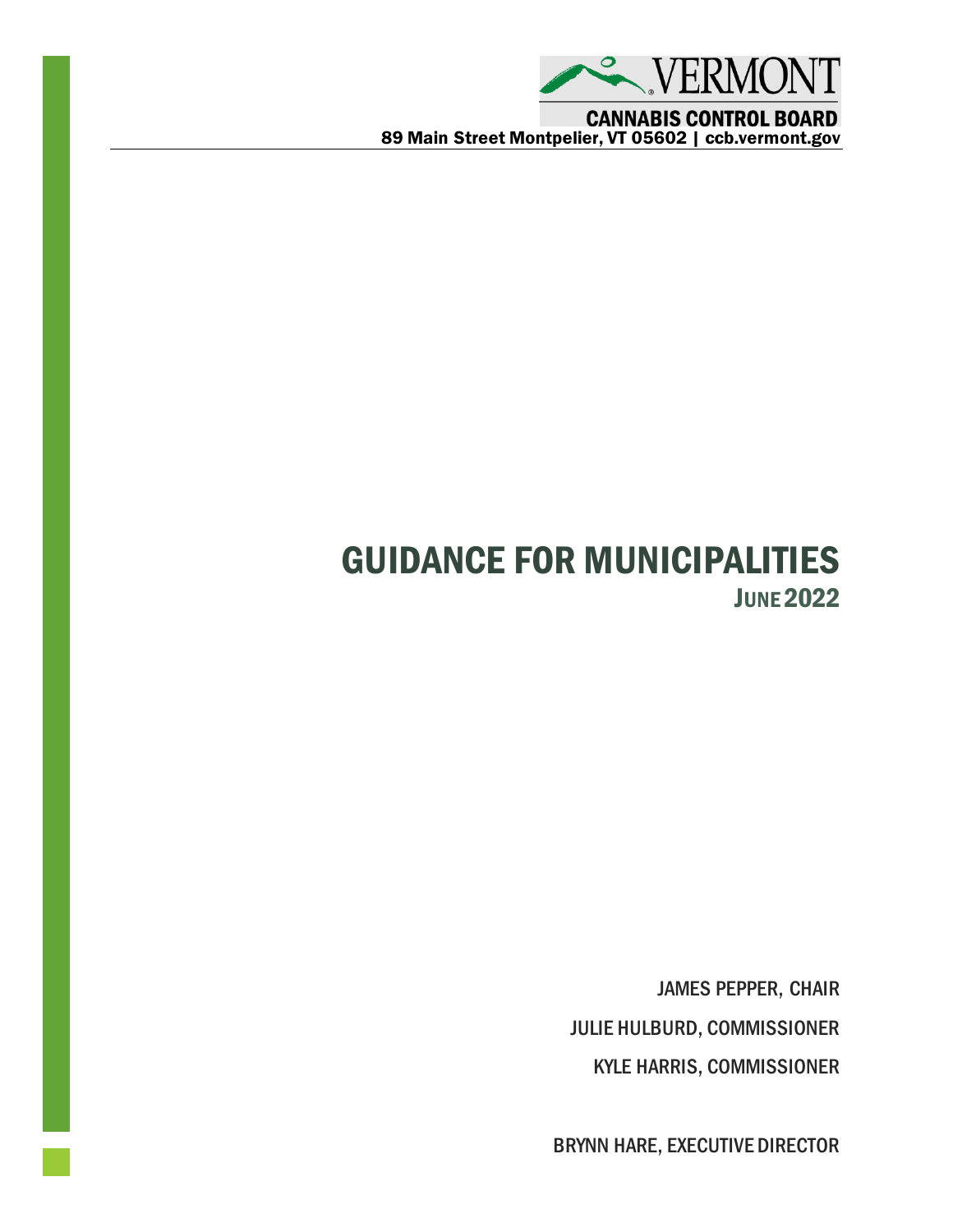## **Table of Contents**

| $\mathbf{I}$ . |                |  |  |
|----------------|----------------|--|--|
| II.            |                |  |  |
|                | A.             |  |  |
|                | <b>B.</b>      |  |  |
| Ш.             |                |  |  |
|                | A.             |  |  |
|                | <b>B.</b>      |  |  |
|                | C.             |  |  |
| IV.            |                |  |  |
|                | A.             |  |  |
|                | <b>B.</b>      |  |  |
|                | $C_{\cdot}$    |  |  |
|                | D.             |  |  |
|                | E.             |  |  |
|                | F <sub>r</sub> |  |  |
|                | G.             |  |  |
|                | H.             |  |  |
|                | I.             |  |  |
| V.             |                |  |  |
|                | A.             |  |  |
|                | <b>B.</b>      |  |  |
|                | C.             |  |  |
|                | D.             |  |  |
| VI.            |                |  |  |
|                | A.             |  |  |
|                | <b>B.</b>      |  |  |
| VII.           |                |  |  |
|                | A.             |  |  |
|                | <b>B.</b>      |  |  |
|                | C.             |  |  |
|                | D.             |  |  |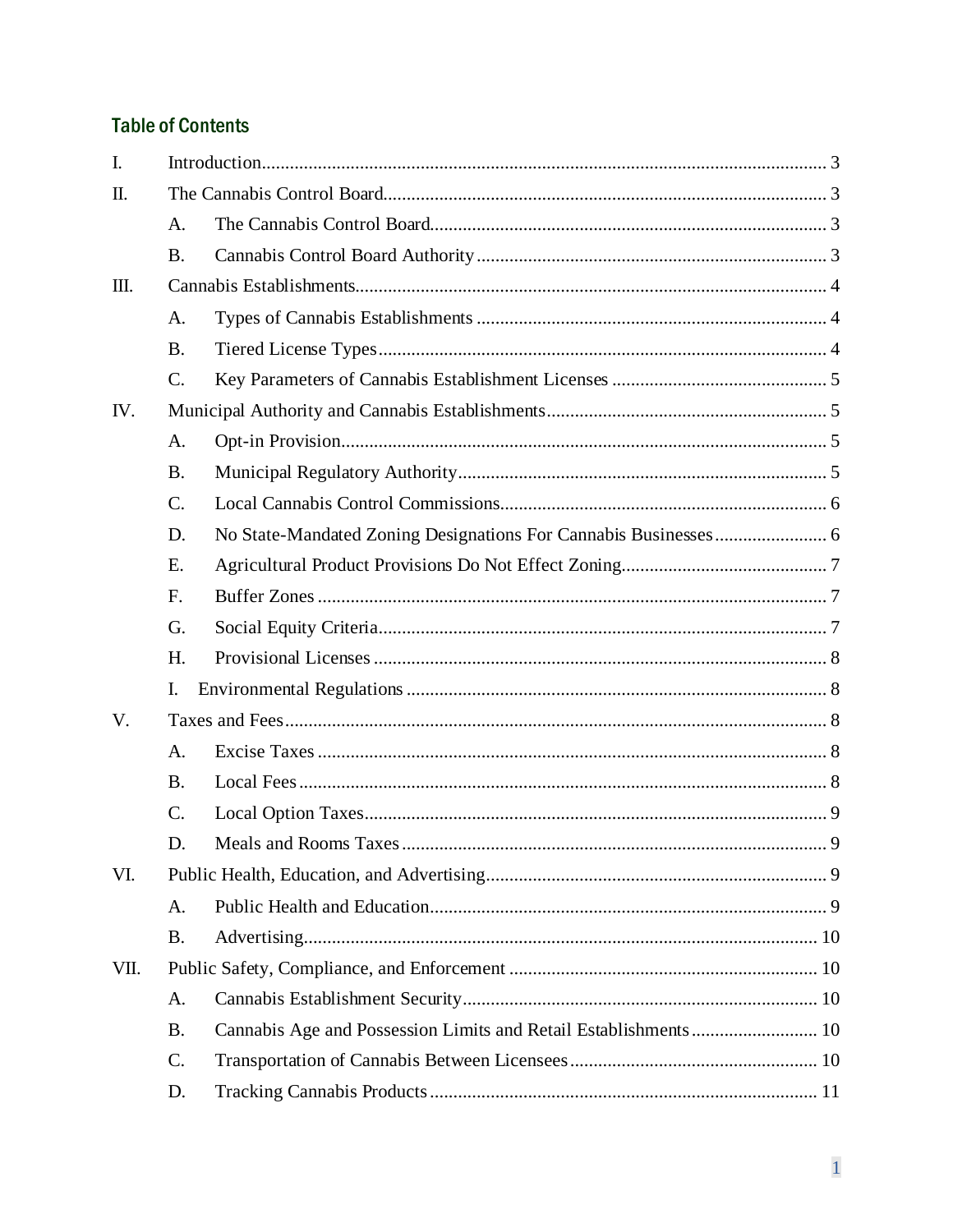| G. |  |
|----|--|
|    |  |
|    |  |
|    |  |
|    |  |
|    |  |
|    |  |
|    |  |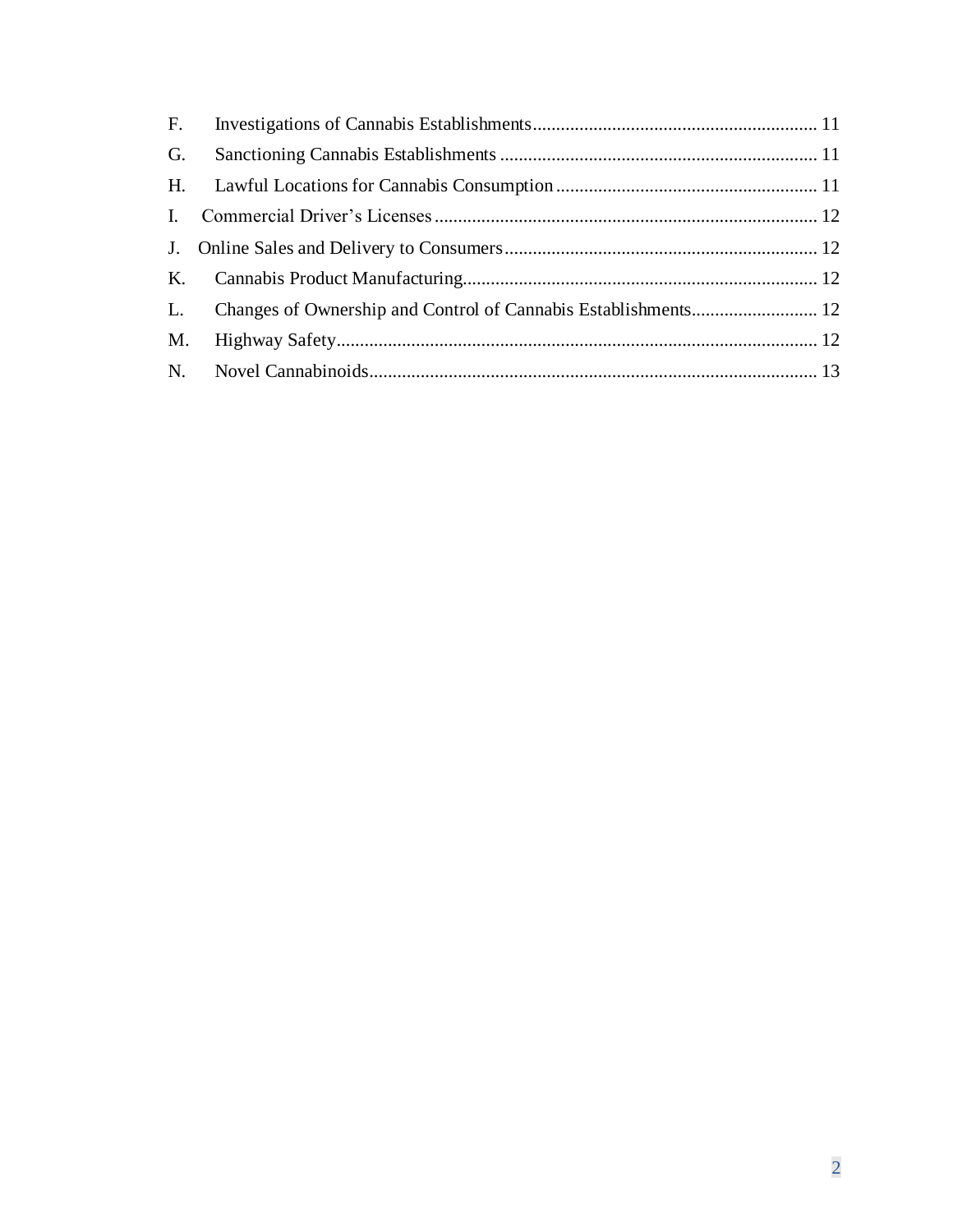#### <span id="page-3-0"></span>I. Introduction

This guidance is provided to assist municipalities working with individuals and businesses seeking to establish a cannabis business pursuant to 7 V.S.A. chapter 33.

This guidance is not legal advice. If municipalities have questions regarding their legal responsibilities, they are encouraged to consult municipal counsel.

#### <span id="page-3-1"></span>II. The Cannabis Control Board

This section provides a brief overview of the Cannabis Control Board ("CCB" or "the Board") and the types of cannabis businesses that state law allows the Board to license.

#### <span id="page-3-2"></span>A. The Cannabis Control Board

The Cannabis Control Board was created by [Act 164 in 2020.](https://legislature.vermont.gov/Documents/2020/Docs/BILLS/S-0054/S-0054%20As%20Passed%20by%20Both%20House%20and%20Senate%20Unofficial.pdf) In 2021, the legislature clarified and expanded the CCB's responsibilities i[n Act 62.](https://legislature.vermont.gov/Documents/2022/Docs/ACTS/ACT062/ACT062%20As%20Enacted.pdf) As outlined in [7 V.S.A. § 843,](https://legislature.vermont.gov/statutes/section/07/031/00843) the mission of the CCB is *"to safely, equitably, and effectively implement and administer the laws enabling adult use and medical use of cannabis in Vermont."*

There are three full-time members of the Board. The inaugural members are James Pepper, who serves as Chair, Kyle Harris, and Julie Hulburd. You can learn more about the Board and its staff at: [https://ccb.vermont.gov/.](https://ccb.vermont.gov/)

## <span id="page-3-3"></span>B. Cannabis Control Board Authority

The Legislature has tasked the Board *with "safely, equitably, and effectively implementing and administering the laws enabling adult use and medical use cannabis in Vermont"* [7 V.S.A. §](https://legislature.vermont.gov/statutes/section/07/031/00843)  [843.](https://legislature.vermont.gov/statutes/section/07/031/00843)

The role of the Board includes implementing the laws governing the adult-use cannabis program, crafting all rules pertaining to the licensing and oversight of cannabis businesses, and overseeing compliance and enforcement of the program.

The CCB has also assumed responsibility for administering the medical cannabis program, formerly housed within the Department of Public Safety. This program oversees and administers Vermont's therapeutic cannabis program, including dispensaries and the patient and caregiver registry.

The CCB has four final rules and one proposed rule governing the adult- and medical-use cannabis programs in Vermont. These rules may be found on its website:

<https://ccb.vermont.gov/laws-rules-and-regulations>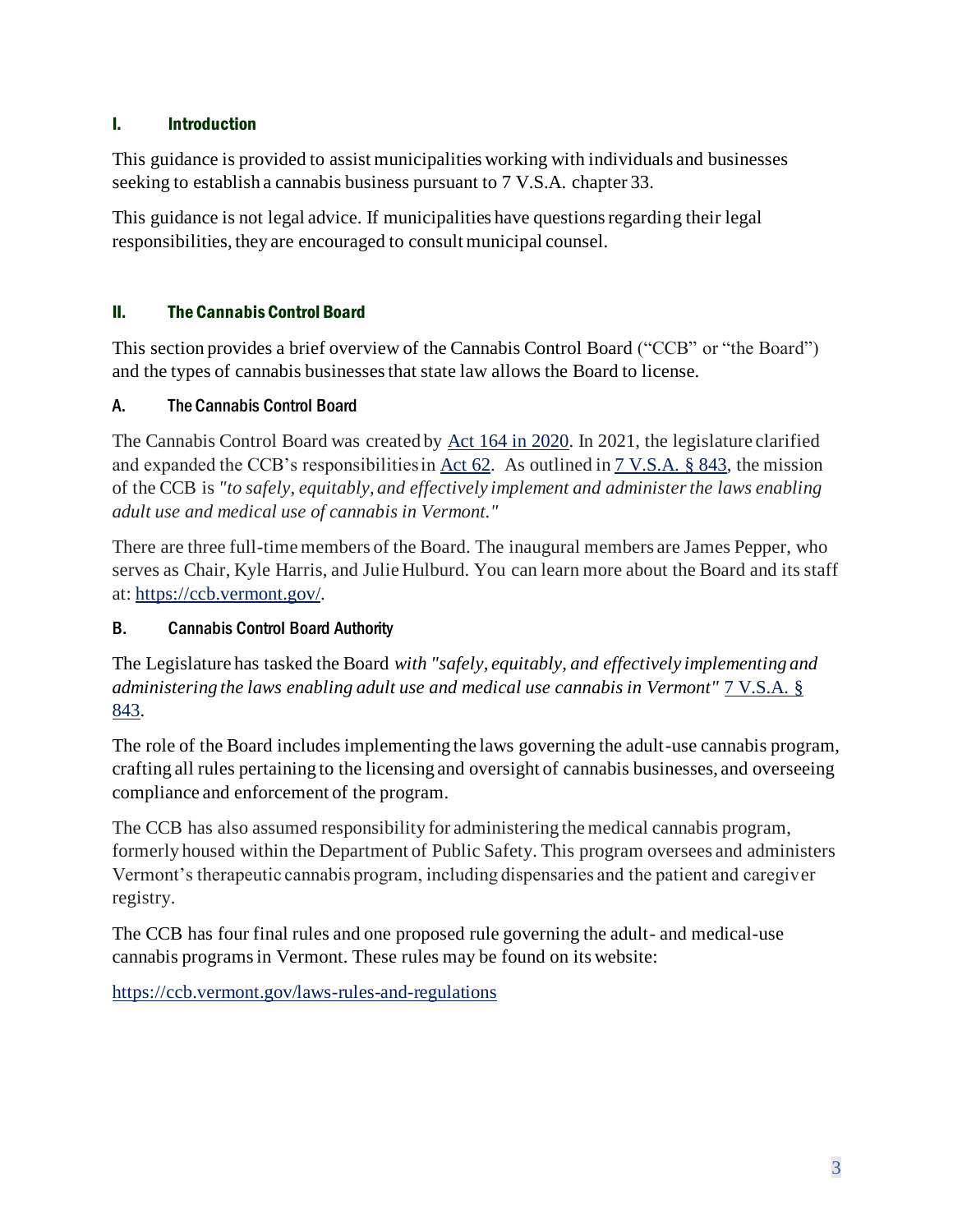#### <span id="page-4-0"></span>III. Cannabis Establishments

#### <span id="page-4-1"></span>A. Types of Cannabis Establishments

7 V.S.A. chapter 33 creates different types of adult-use cannabis businesses, which the law calls "cannabis establishments." People or entities that hold a cannabis establishment license may engage in the commercial cannabis activity (such as cultivating cannabis) that is allowed by the type of license. The Board has sole authority to issue these licenses.

The different types of licenses, and the activities the licensees are allowed to engage in, are as follows:

1. Cultivator License

Cultivator licensees may grow cannabis plants, either outdoors, indoors, or in a mixed setting[. 7](https://legislature.vermont.gov/statutes/section/07/033/00904)  [V.S.A. § 904.](https://legislature.vermont.gov/statutes/section/07/033/00904)

2. Manufacturer License

Manufacturer licensees may produce cannabis products from cannabis plants, including edibles, oils, and other such products. [7 V.S.A. § 906.](https://legislature.vermont.gov/statutes/section/07/033/00906)

3. Wholesaler License

Wholesaler licensees may purchase cannabis and cannabis products from other licensees and sell them to licensees[. 7 V.S.A. § 905.](https://legislature.vermont.gov/statutes/section/07/033/00905)

4. Testing Laboratory License

Testing Laboratory licensees may test cannabis and cannabis products obtained from a licensed cannabis establishment, dispensary, or a member of the public. [7 V.S.A. § 908.](https://legislature.vermont.gov/statutes/section/07/033/00908)

5. Retailer License

Retailer licensees may sell cannabis and cannabis products to the general public[. 7 V.S.A. § 907.](https://legislature.vermont.gov/statutes/section/07/033/00907) Only retailer licensees and integrated licensees may sell to the general public.

6. Integrated License

Integrated Licensees may engage in the activities of each of the license types listed above, but these licenses are only available to "an applicant and its affiliates that hold a dispensary registration on April 1, 2022." [7 V.S.A. § 909.](https://legislature.vermont.gov/statutes/section/07/033/00909)

#### <span id="page-4-2"></span>B. Tiered License Types

Cultivator and Manufacturer license types each have tiers relating to the size or the kind of operation. More information about these tiers can be found in Board Rule 1, which is available on the CCB's website: [https://ccb.vermont.gov/.](https://ccb.vermont.gov/)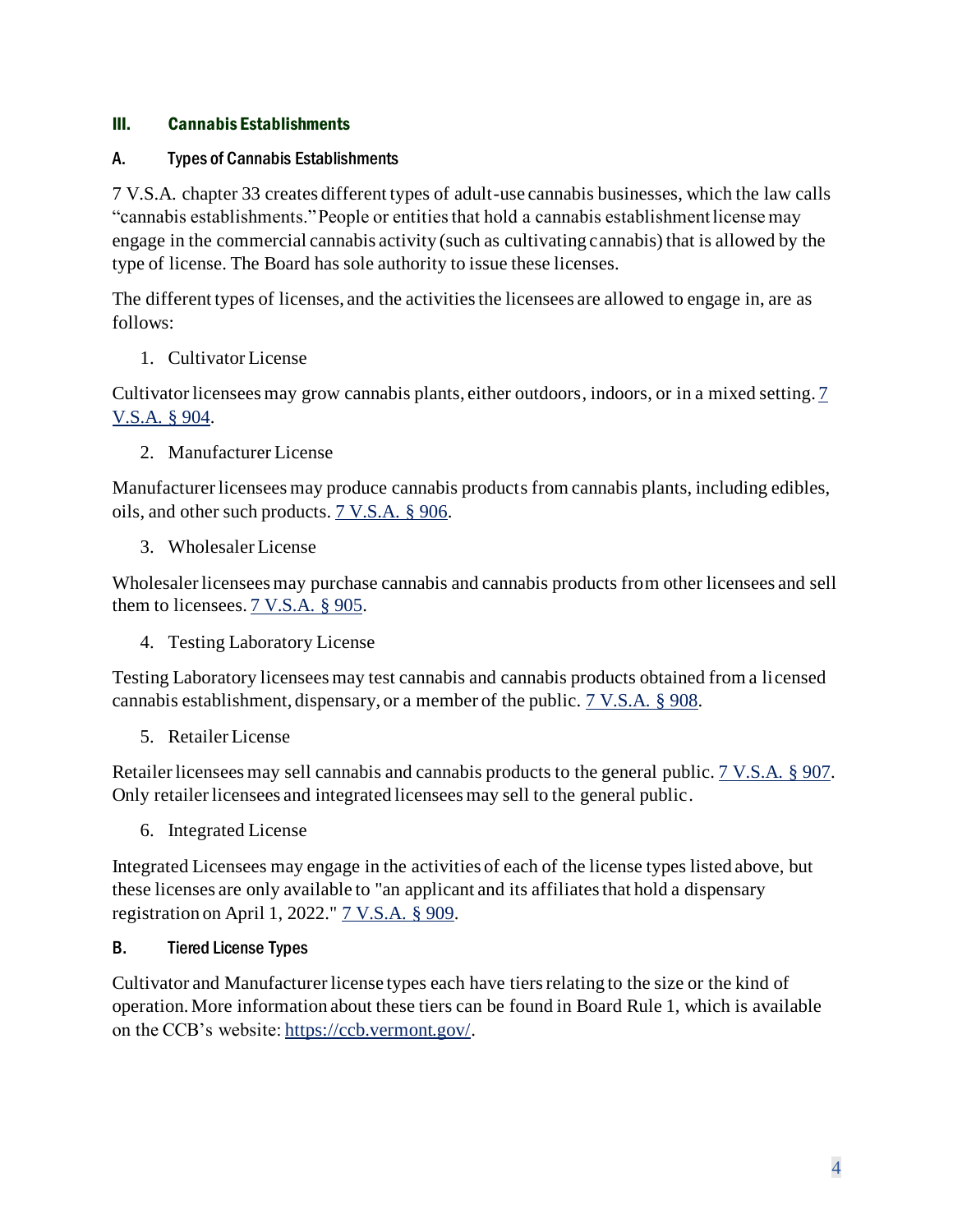#### <span id="page-5-0"></span>C. Key Parameters of Cannabis Establishment Licenses

- 1. A licensee may hold multiple types of licenses, but they may hold only one of each type of license[. 7 V.S.A. § 901.](https://legislature.vermont.gov/statutes/section/07/033/00901)
- 2. Each license allows for only one location of the cannabis establishment[. 7 V.S.A. § 901.](https://legislature.vermont.gov/statutes/section/07/033/00901)
- 3. Multiple licensees may operate at the same location, subject to limitations established by the Board, except that multiple retail operations may not operate at the same location.
- 4. All cannabis establishments are subject to comprehensive state regulations and inspections by CCB staff.

#### <span id="page-5-1"></span>IV. Municipal Authority and Cannabis Establishments

This section provides an overview of municipal authority to regulate cannabis establishments.

#### <span id="page-5-2"></span>A. Opt-in Provision

A municipality must opt in to host a retail cannabis establishment by majority vote. The opt-in vote requirement applies only to retailer licenses and the retail portion of integrated licenses. It has no impact on the ability of other license types to operate in a particular municipality. These other license types include cultivators, wholesalers, manufacturers, and testing laboratories, none of which require an opt-in vote to operate in a municipality[. 7 V.S.A. § 863\(a\)\(1\).](https://legislature.vermont.gov/statutes/section/07/033/00863)

A municipality can opt in at any time.

A municipality may vote to opt out from allowing retail cannabis establishments, but such a vote will not apply to any retail establishment operating in the municipality at the time of the opt-out vote[. 7 V.S.A. § 863\(a\)\(2\).](https://legislature.vermont.gov/statutes/section/07/033/00863)

#### <span id="page-5-3"></span>B. Municipal Regulatory Authority

#### **General rule:**

• Cannabis establishments are subject to the same zoning rules and municipal ordinances that apply to any business. Beyond municipalities' general authority to create and enforce zoning rules or ordinances that apply to all businesses, they do not have the power to create special rules for cannabis establishments.

#### **A municipality may**:

• Regulate cannabis establishments to the same extent they may regulate any other business under their authority to create zoning bylaws i[n 24 V.S.A. § 4414](https://legislature.vermont.gov/statutes/section/24/117/04414) and their authority to regulate signs or public nuisances in  $24$  V.S.A. § 2291. Municipalities may regulate any cannabis establishment license type in this manner. [7 V.S.A. § 863\(b\).](https://legislature.vermont.gov/statutes/section/07/033/00863)

#### **A municipality may not**: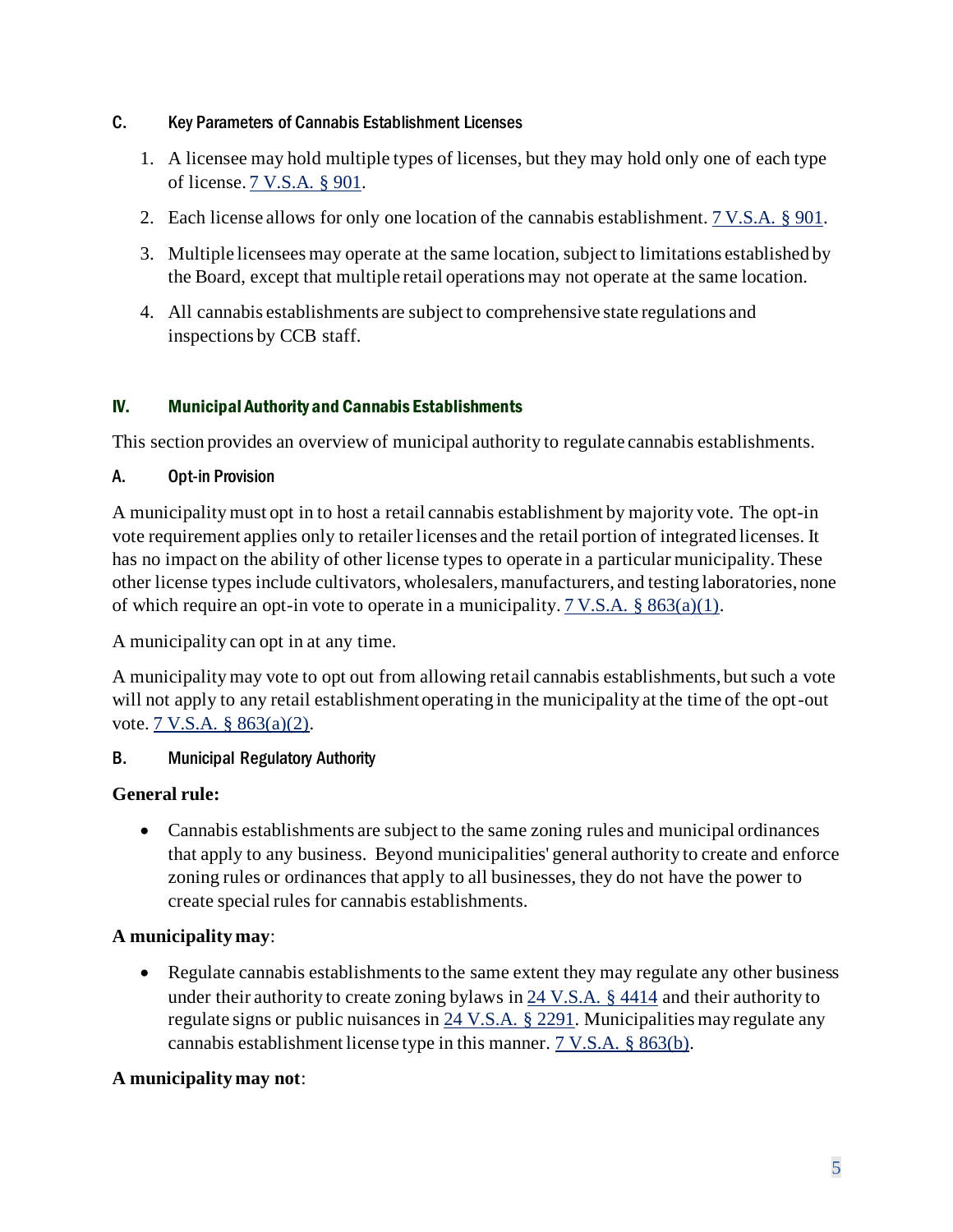- Regulate cannabis establishments to any greater extent than they could any other business[. 7 V.S.A. § 863\(d\).](https://legislature.vermont.gov/statutes/section/07/033/00863)
- Place conditions on the operation of cannabis establishments, or create special rules for them, that is not within their zoning authority under [24 V.S.A. § 4414](https://legislature.vermont.gov/statutes/section/24/117/04414) or their authority to regulate signs or public nuisances under [24 V.S.A. § 2291.](https://legislature.vermont.gov/statutes/section/24/061/02291) [7 V.S.A. § 863\(d\)\(](https://legislature.vermont.gov/statutes/section/07/033/00863)2).
- Use their zoning power under [24 V.S.A. § 4414](https://legislature.vermont.gov/statutes/section/24/117/04414) or their ordinance power under 24 [V.S.A. § 2291](https://legislature.vermont.gov/statutes/section/24/061/02291) in a way that will have the effect of prohibiting the operation of cannabis establishments[. 7 V.S.A. § 863\(d\)\(](https://legislature.vermont.gov/statutes/section/07/033/00863)1).

#### <span id="page-6-0"></span>C. Local Cannabis Control Commissions

Municipalities may create a local cannabis control commission, but they are not required to. Municipalities must give notice to the Cannabis Control Board if they have formed a local cannabis control commission.

The local commission may issue and administer local control licenses and may condition licenses on compliance with zoning bylaws under [24 V.S.A. § 4414](https://legislature.vermont.gov/statutes/section/24/117/04414) and ordinances regulating signs or public nuisances under [24 V.S.A. § 2291.](https://legislature.vermont.gov/statutes/section/24/061/02291) The local commission may also deny, suspend, or revoke a local control license if it violates conditions placed on the license. Local commissions must inform the Board of such actions.

If a local control commission requires a license, a cannabis establishment must obtain one before being licensed by the Cannabis Control Board. A local control commission must promptly consider license applications and may not indefinitely delay consideration.

The conditions that local control commissions can place on a license are limited to compliance with zoning bylaws under [24 V.S.A. § 4414](https://legislature.vermont.gov/statutes/section/24/117/04414) and compliance with ordinances regulating signs or public nuisances under [24 V.S.A. § 2291.](https://legislature.vermont.gov/statutes/section/24/061/02291) As explained further in subsection B of this section IV, placing additional conditions on a local license, or suspending or revoking licenses for any reason other than the allowable conditions, is a violation of state law.

The local commissioners may be members of the municipality's legislative body.

If a municipality has not formed a local control commission, no local licensing approval will be required before the Board approves a license to operate.

Even without a local cannabis control commission a municipality may still regulate cannabis establishments in accordance with their general authority to regulate businesses. For more information on a municipality's regulatory power with respect to cannabis businesses please see subsection B of this section IV.

#### <span id="page-6-1"></span>D. No State-Mandated Zoning Designations for Cannabis Businesses

There is no provision in state law or the Board's rules that requires a particular zoning designation for any cannabis establishment.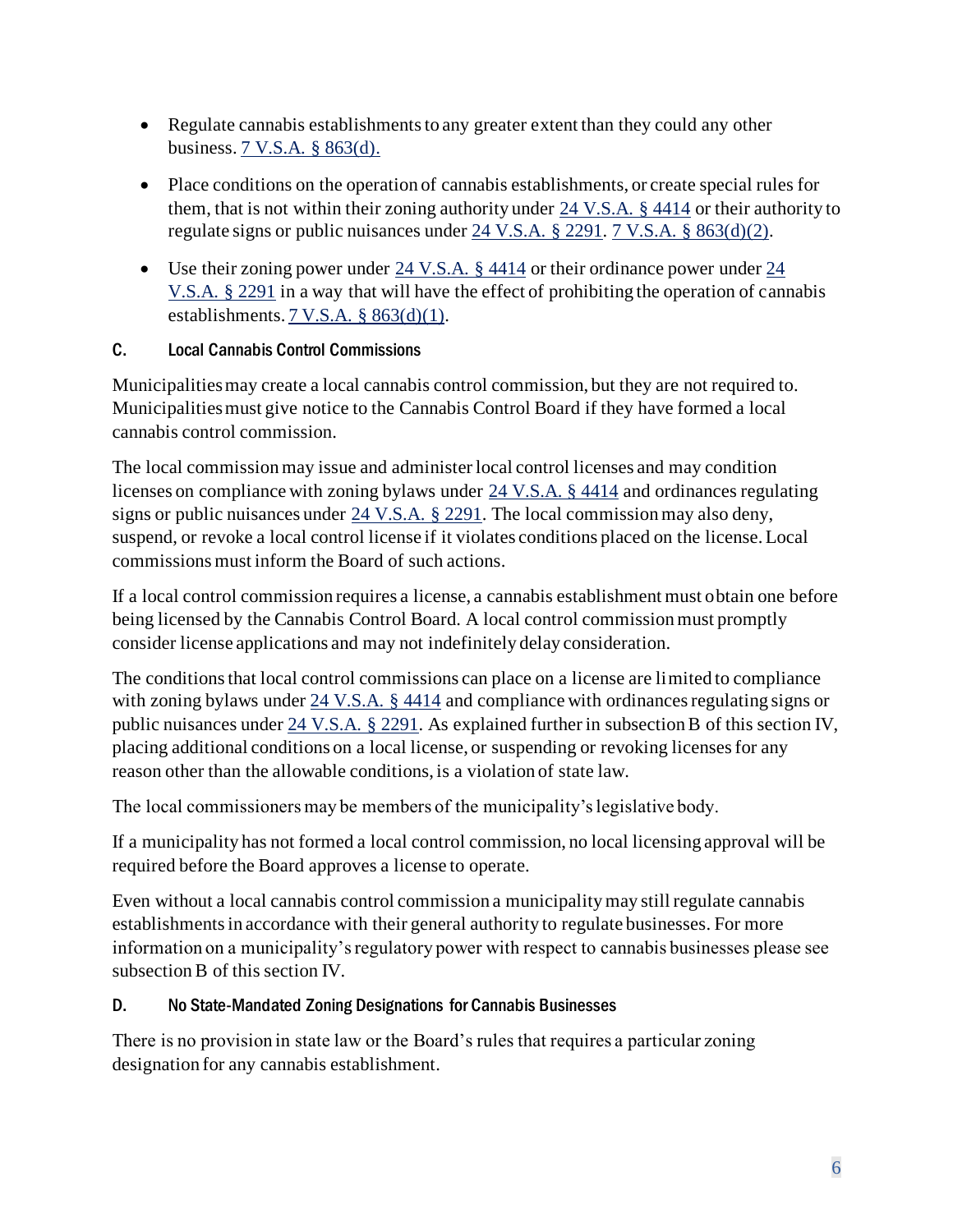A municipality's zoning rules may require a certain type of cannabis establishment to operate within a particular zoning designation, but that will be determined on a town-by-town and business-by-business basis.

For example, there is nothing in state law requiring cannabis establishments to operate within a commercial zoning designation. A town's zoning bylaws may require a particular cannabis establishment to be within a commercially zoned district, but that will result solely from the application of the town's bylaws and not from any requirement in state law.

Nowhere does Vermont law state that cannabis is a "commercial product," and nowhere does the law require that cannabis businesses operate within designated commercial zones.

## <span id="page-7-0"></span>E. Agricultural Product Provisions Do Not Effect Zoning

State law provides that cannabis cultivators will not be regulated as farming and cannabis will not be considered an agricultural product or crop. [7 V.S.A. § 869.](https://legislature.vermont.gov/statutes/section/07/033/00869) As a result, cannabis and cannabis cultivators will not receive certain tax and regulatory benefits that farms and agricultural products are eligible to receive.

These provisions are not relevant to zoning laws and have no effect on zoning. A municipality's zoning rules may require a certain type of cannabis establishment to operate within a particular zoning designation, but that will be determined on a town-by-town and business-by-business basis. State cannabis law does not determine any zoning designation.

#### <span id="page-7-1"></span>F. Buffer Zones

Under Board rules, a retail cannabis establishment cannot operate in any location where it would be a violation of the drug-free school zone law to sell a regulated drug. This means cannabis retailers cannot operate if the store would be on a property that abuts a school property and if the retail operations would occur within 500 feet of the school property.

The Board's buffer zone requirement applies only to retail cannabis establishments and not to any other type of cannabis establishment license.

A municipality may regulate the location of cannabis establishments to the same extent it may regulate the placement of any other business under its zoning powers, but a municipality does not have authority to go beyond its general zoning power under [24 V.S.A. § 4414](https://legislature.vermont.gov/statutes/section/24/117/04414) in creating buffer zones that could apply to cannabis establishments.

For more information on a municipality's regulatory power with respect to cannabis businesses please see subsection B of this section IV.

#### <span id="page-7-2"></span>G. Social Equity Criteria

The Board has prioritized the processing of social equity applications at the state level and is working with partners and affected communities to establish programs that will provide additional support for social equity applicants.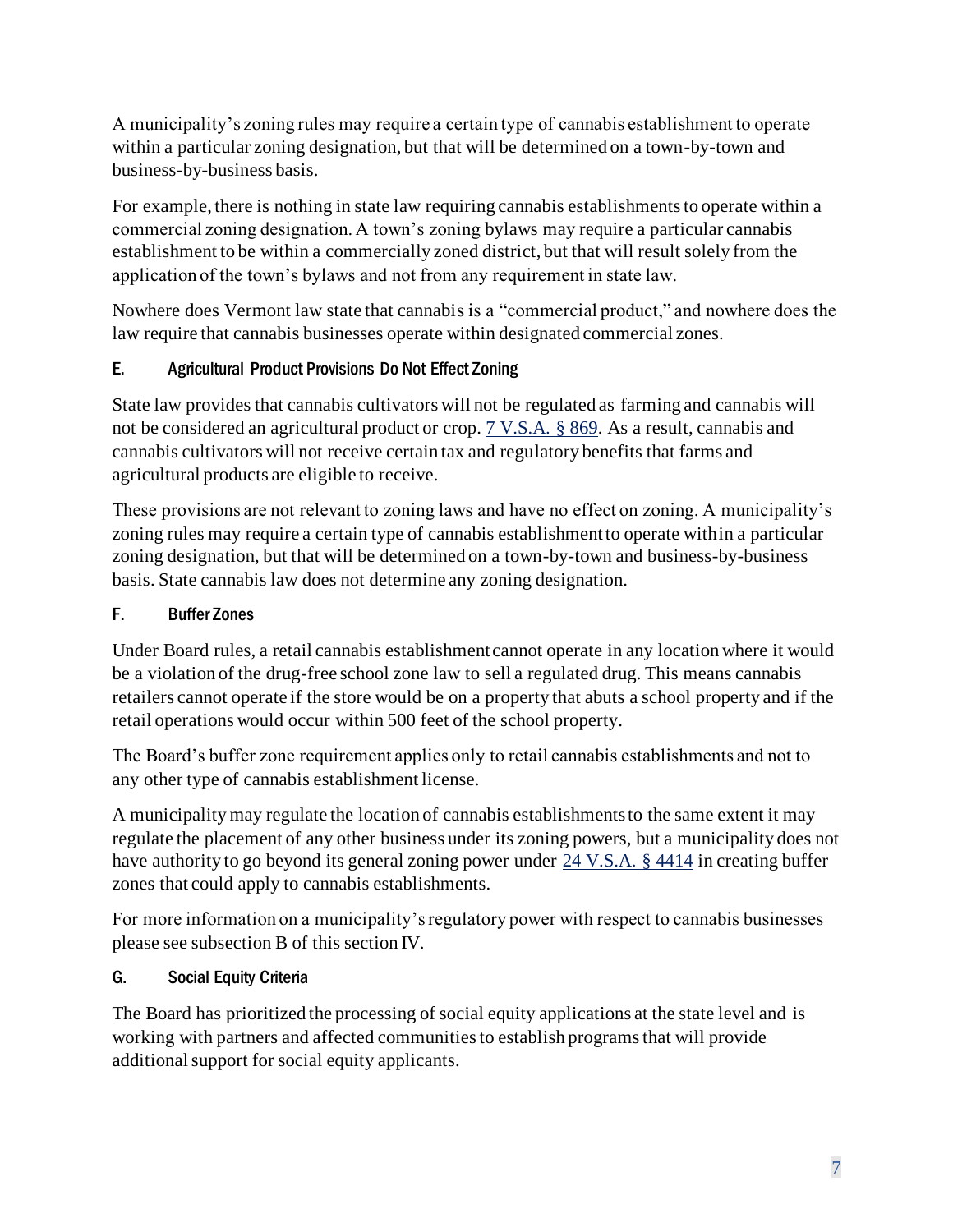Municipalities may not condition local license decisions upon social equity criteria, though towns are encouraged to support social equity applicants. For example, they may choose to hold local workshops or informational sessions to assist local applicants in moving through the local permitting and license process.

For more information on a municipality's regulatory power with respect to cannabis businesses please see subsection B of this section IV.

## <span id="page-8-0"></span>H. Provisional Licenses

If an applicant has received a provisional license from the Board, it means the applicant has submitted an initial application and is provisionally approved for a license. A provisional license does not allow an applicant to begin operations, nor does it guarantee that an applicant will receive a final license to operate a cannabis establishment. Not all provisional licenses will result in a final license.

The Board will not require local control commission approval to grant a provisional license.

## <span id="page-8-1"></span>I. Environmental Regulations

Cannabis establishments must abide by all generally applicable environmental regulations, whether state or municipal.

The Board will require some additional environmental standards, as provided in Board Rule 2, available at th[e CCB's website.](https://ccb.vermont.gov/) For example, larger cultivators who operate on municipal water will be required to obtain a notice that the municipal water authority has capacity to serve the cultivation operation.

Municipalities do not have authority to implement special environmental rules for cannabis establishments, beyond their authority to create zoning bylaws with general effect. For more information on a municipality's regulatory power with respect to cannabis businesses please see subsection B of this section IV.

## <span id="page-8-2"></span>V. Taxes and Fees

The legislature has the power to set taxes and fees. This section of guidance will be updated as necessary.

## <span id="page-8-3"></span>A. Excise Taxes

The excise tax on cannabis products will be 14%. Under current law, municipalities do not receive a portion of the cannabis excise tax.

## <span id="page-8-4"></span>B. Local Fees

There is a local licensing fee of \$100 paid by cannabis establishments at the time of their initial licensure and annually upon renewal. This fee is paid to the Board and distributed to the municipality where the cannabis establishment is located.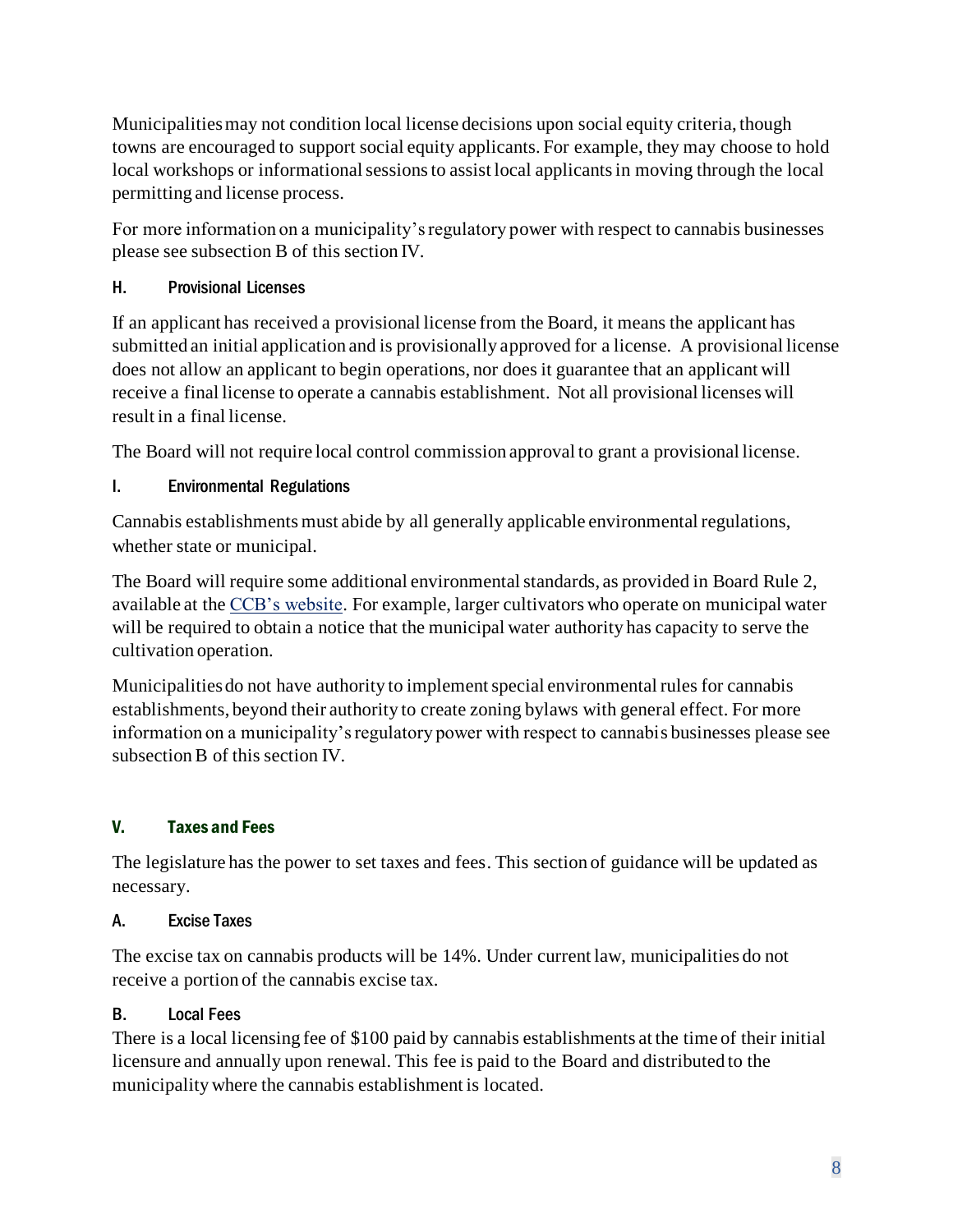#### <span id="page-9-0"></span>C. Local Option Taxes

The Vermont Sales and Use Tax will apply to the retail sale of cannabis products in Vermont. Municipalities that have such a tax will receive local option tax revenue on retail sales of cannabis. The sales and use tax applies to all cannabis products.

Municipalities cannot add a local option sales tax solely for cannabis products. Municipalities that have a local option sales tax cannot exempt cannabis products from that tax. Municipalities must tax cannabis products as they would as any other good.

#### <span id="page-9-1"></span>D. Meals and Rooms Taxes

Meals and Rooms taxes do not apply to cannabis products, nor do they apply to edible cannabis products. Therefore, a local option tax on meals would not apply to the retail sale of any cannabis products.

#### <span id="page-9-2"></span>VI. Public Health, Education, and Advertising

#### <span id="page-9-3"></span>A. Public Health and Education

The CCB has developed detailed regulations to ensure that cannabis and cannabis products that are being sold at retail establishments are tested and free from harmful adulterants. The CCB has broad authority to stop sales and recall harmful products if identified.

All cannabis products will be sold in opaque, child-resistant packaging that will be labeled with standard health warnings and symbols approved by the Vermont Department of Health. Cannabis flower must be sold in child-deterrent packaging.

"Child-deterrent packaging" is defined as: tear-resistant packaging that can be sealed in a manner that would deter children under five years of age from easily accessing the contents of the package within a reasonable time and not difficult for adults to use properly.

"Child-resistant packaging" is defined as: packaging that is designed or constructed to be significantly difficult for children under five years of age to open or obtain a toxic or harmful amount of the substance in the container within a reasonable time and not difficult for normal adults to use properly, but does not mean packaging that all children under five years of age cannot open or obtain a toxic or harmful amount of the substance in the container within a reasonable time.

The CCB will require retailers to provide customers an educational flyer at the point of sale that includes health and safety information. This flyer will be developed by the Department of Health and contain current, evidence-based information on the health effects of cannabis. Additionally, the Department of Heath will have access to 30% of the cannabis excise tax (capped at \$10,000,000 annually) to fund substance misuse prevention programming throughout the state.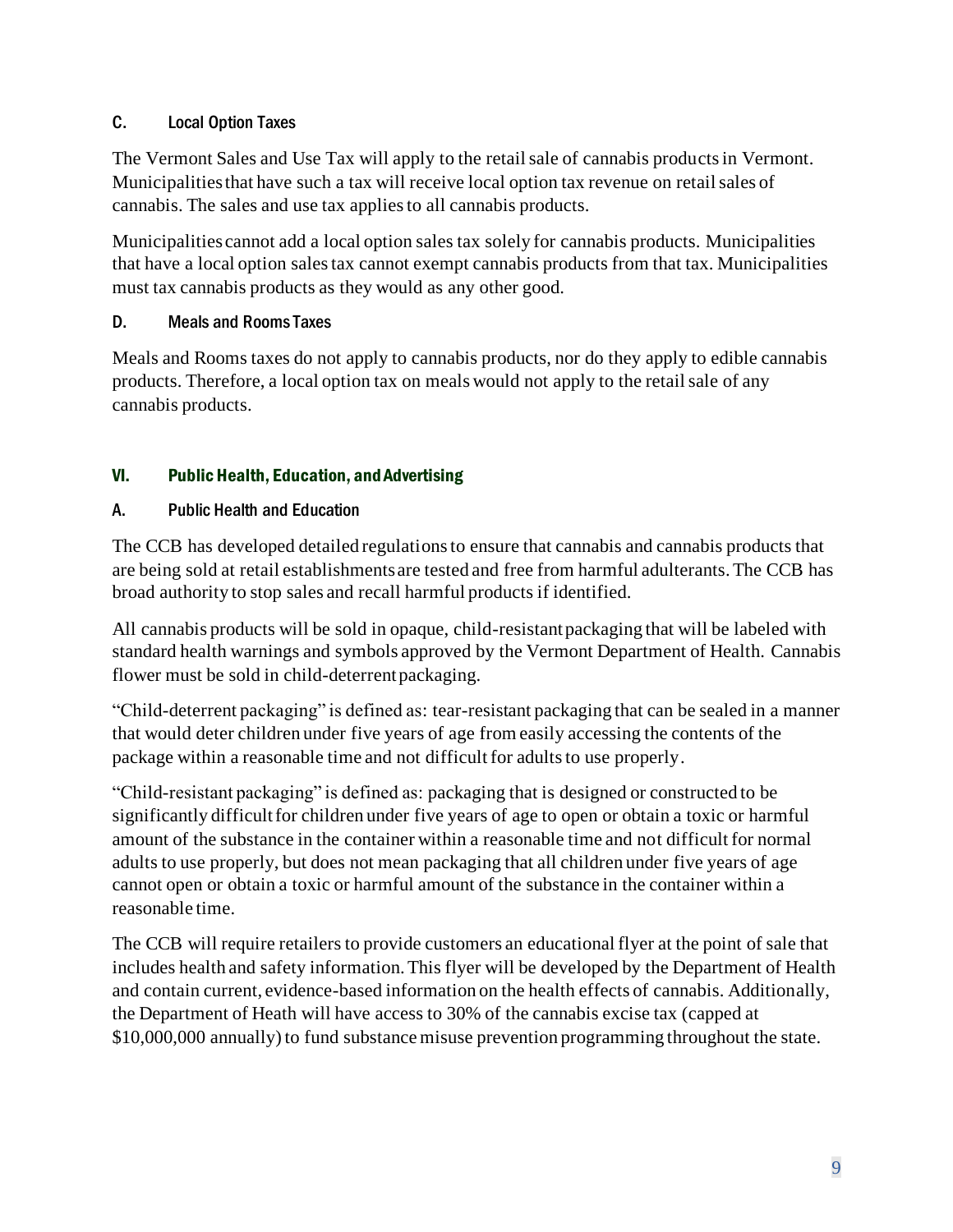While the CCB does not have the authority to require additional trainings related to cannabis consumption for local police, fire, and rescue forces, the CCB will require training for employees for cannabis establishments that includes identifying signs of overconsumption.

## <span id="page-10-0"></span>B. Advertising

Vermont's cannabis advertising laws are among the most restrictive in the country, and all advertisements will require CCB approval prior to publication.

Cannabis establishments may not advertise their products via any medium where more than 15 percent of the audience will be under 21 years of age. [7 V.S.A. § 864.](https://legislature.vermont.gov/statutes/section/07/033/00864) More information about advertising regulations is available in Board Rule 2, available at [the Board's website.](https://ccb.vermont.gov/)

## <span id="page-10-1"></span>VII. Public Safety, Compliance, and Enforcement

## <span id="page-10-2"></span>A. Cannabis Establishment Security

The Board has security requirements for all cannabis businesses, though the requirements vary depending on license type. License holders are required to report to the Board any issues of theft, property damage or loss. The Board will notify appropriate law enforcement and local officials as appropriate.

More information about the Board's security requirements can be found in Board Rule 2, available at [the Board's website.](https://ccb.vermont.gov/)

The CCB does not intend to regulate maximum occupancy at cannabis establishments, however all establishments will be subject to all relevant fire and building safety codes.

## <span id="page-10-3"></span>B. Cannabis Age and Possession Limits and Retail Establishments

A person 21 years of age or older may purchase up to one once of cannabis per transaction at a cannabis retail establishment and possess up to one ounce of cannabis on their person. [18 V.S.A.](https://legislature.vermont.gov/statutes/section/18/084/04230a)  [§ 4230a.](https://legislature.vermont.gov/statutes/section/18/084/04230a) It is a civil violation for a person under 21 years of age to possess any amount of cannabis. [18 V.S.A. § 4230b.](https://legislature.vermont.gov/statutes/section/18/084/04230b)

No person under 21 will be permitted in a cannabis establishment. The Board has the power to enforce this rule with severe sanctions and civil penalties, up to and including revocation of an operating license.

## <span id="page-10-4"></span>C. Transportation of Cannabis Between Licensees

If cannabis is being transported by vehicle between licensees, it needs to be done in an unmarked car to avoid unnecessary attention and threats of theft or diversion. Cannabis must be entered and tracked in inventory tracking software that indicates a transfer between license holders. Every time cannabis is transported, a manifest must be generated containing detailed information such as approximate time of departure, destination, estimated time of arrival, the transportation vehicle's make, model, and license plate number, and signature of an employee of the cannabis establishment receiving the product. Information about transports will not be shared with law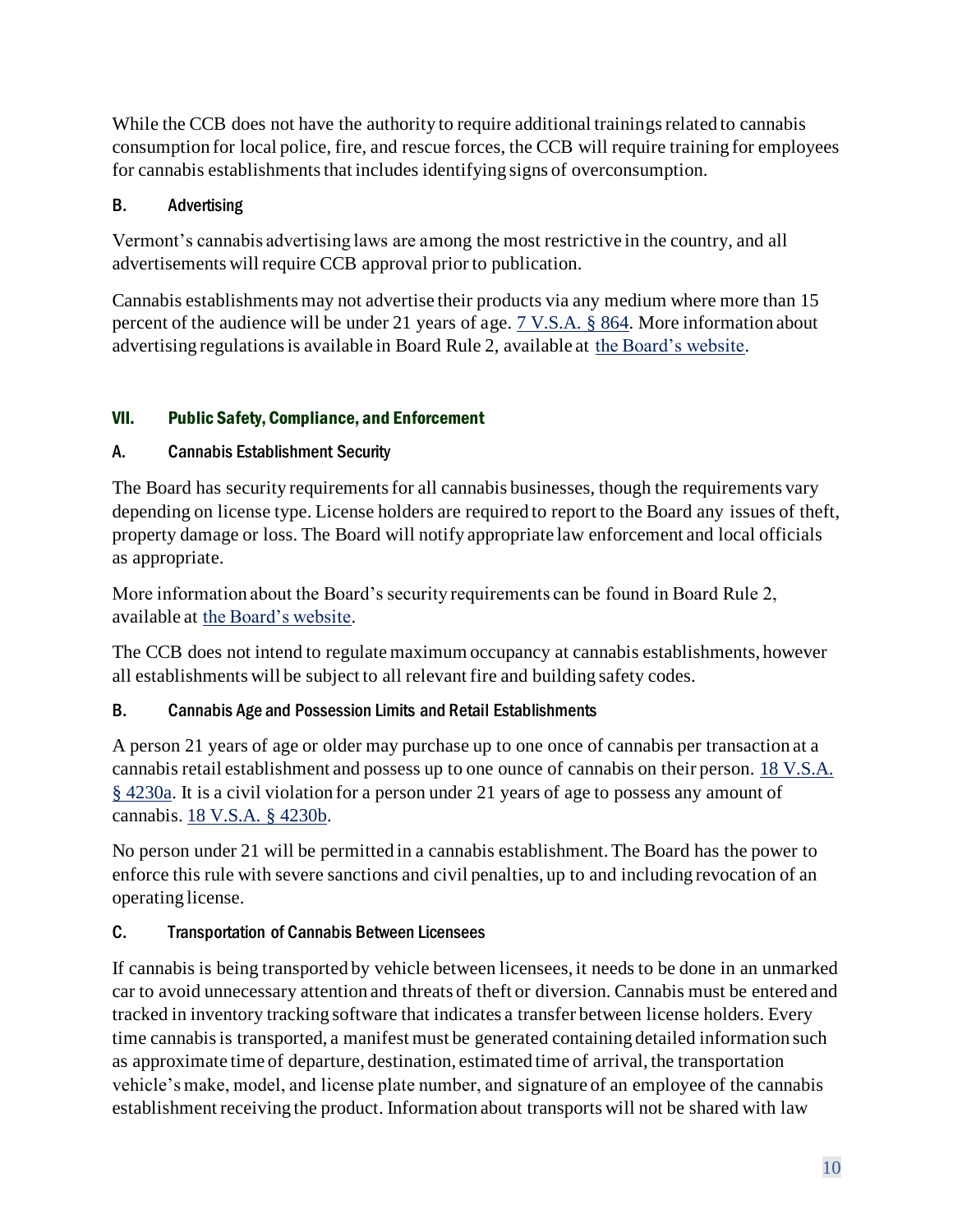enforcement each time a transfer happens. If there is an issue in transport, the Board must be notified within 24 hours, and the Board will contact officials as appropriate.

State and local police will not have authority to stop a driver who is lawfully transporting cannabis or cannabis products pursuant to the laws and rules of the regulated market unless the driver has committed a moving violation or some other offense. Cannabis establishment employees who are transporting cannabis must always have documentation on them demonstrating their lawful employment with a cannabis establishment.

## <span id="page-11-0"></span>D. Tracking Cannabis Products

The CCB will require each license holder to maintain tracking software that will track each cannabis plant from seed to sale. The Board will be able to remotely access all tracking data in real time. This will be a check on illegal diversion and inversion, and if there are inconsistencies in a license holder's operation the Board will investigate and take action as appropriate.

## E. Complaints About Cannabis Establishments

The Board will have a system in place to receive reports from anyone, including municipal officials, regarding suspected issues and violations of a license holder. The Board will investigate and inform local officials as necessary of any violations and enforcement actions.

Municipalities retain authority to enforce ordinances regarding "public nuisances" under [24](https://legislature.vermont.gov/statutes/section/24/061/02291)  [V.S.A. § 2291.](https://legislature.vermont.gov/statutes/section/24/061/02291) For more information on a municipality's regulatory power with respect to cannabis businesses please see subsection B of section IV.

## <span id="page-11-1"></span>F. Investigations of Cannabis Establishments

The Board will have enforcement personnel who can investigate complaints about the operations of any cannabis establishment and recommend sanctions to the Board, if appropriate.

## <span id="page-11-2"></span>G. Sanctioning Cannabis Establishments

The Board has authority to prescribe administrative and civil penalties to a license holder or other person who violates the rules or laws regulating the legal cannabis market. These penalties could range from a fine to a suspension or revocation of a license, depending on the type and severity of violation. The Board will inform a municipality of a suspension or revocation of a license after it has reached a final judgment.

More information about the Board's enforcement processes can be found in Board Rule 4, available at [the Board's website.](https://ccb.vermont.gov/)

## <span id="page-11-3"></span>H. Lawful Locations for Cannabis Consumption

Under state law, cannabis consumption is prohibited in any public place, meaning any street, alley, park, sidewalk, public building other than individual dwellings, any place of public accommodation, and any place where the use or possession of a lighted tobacco product, tobacco product, or tobacco substitute is prohibited by law. Places of public accommodation can include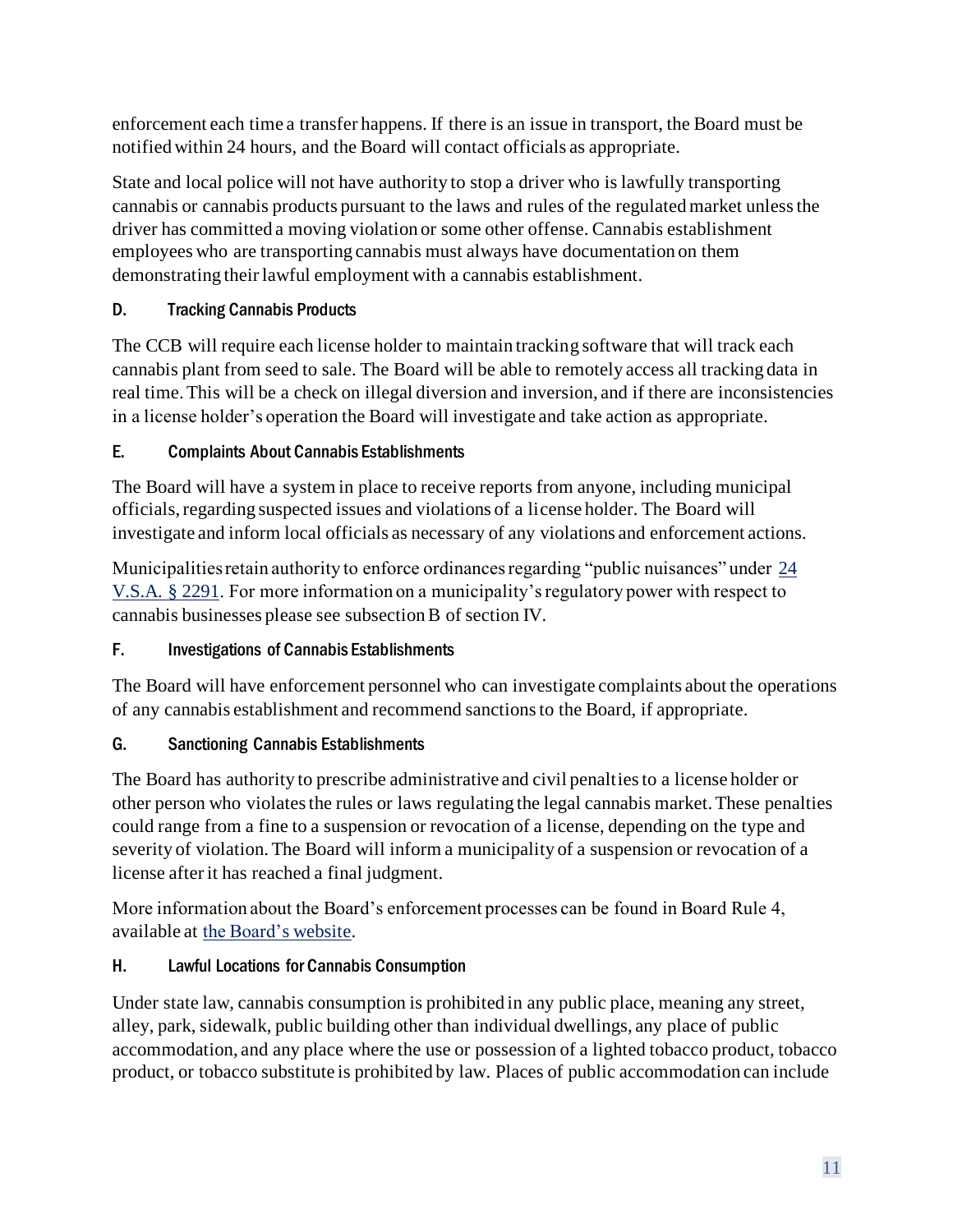restaurants, stores, or other facilities at which services, facilities, goods, privileges, advantages, benefits, or accommodations are offered to the general public. [18 V.S.A. § 4230a.](https://legislature.vermont.gov/statutes/section/18/084/04230a)

Public consumption of cannabis in any form is prohibited and is subject to civil penalties capped at \$100 for a first offense, \$200 for a second offense, and \$500 for a third or subsequent offense. [18 V.S.A. § 4230a.](https://legislature.vermont.gov/statutes/section/18/084/04230a)

Cannabis consumption on private property that is not a place of public accommodation is not prohibited by state law.

## <span id="page-12-0"></span>I. Commercial Driver's Licenses

The requirements for getting and keeping a Commercial Driver's License are not impacted by the legalization of cannabis in Vermont. Any substance that was prohibited for use by CDL holders prior to cannabis legalization in Vermont is still prohibited.

## <span id="page-12-1"></span>J. Online Sales and Delivery to Consumers

Online ordering is currently prohibited. The legislature may consider it in the future.

Delivery to consumers is currently prohibited. The legislature may consider it in the future.

## <span id="page-12-2"></span>K. Cannabis Product Manufacturing

The Vermont Fire and Building Safety Code, as promulgated by the Department of Public Safety, will apply to all cannabis manufacturing operations. Towns may regulate cannabis manufacturing operations to the same extent they may regulate any business pursuant to their zoning authority, but may not place special conditions upon manufacturing operations beyond their general zoning authority.

For more information on a municipality's regulatory power with respect to cannabis businesses please see subsection B of section IV.

## <span id="page-12-3"></span>L. Changes of Ownership and Control of Cannabis Establishments

Cannabis establishments are required to notify the Board of changes of ownership and control. Information about ownership will be public.

## <span id="page-12-4"></span>M. Highway Safety

The Vermont Criminal Justice Council added Advanced Roadside Impaired Driving Enforcement (ARIDE) to the mandatory curriculum at the Vermont Police Academy in 2015, meaning all law enforcement officers who have graduated since 2015 are trained to detect drivers impaired by any substance, including cannabis. The Vermont Criminal Justice Training Council is currently working to train all remaining law enforcement officers that are involved in highway safety on ARIDE standards.

In addition to ARIDE-trained officers, Vermont utilizes approximately 45-55 trained Drug Recognition Experts (DRE) that are geographically dispersed around the state. DREs are specialized law enforcement officers that have completed a 40-hour course and field certification